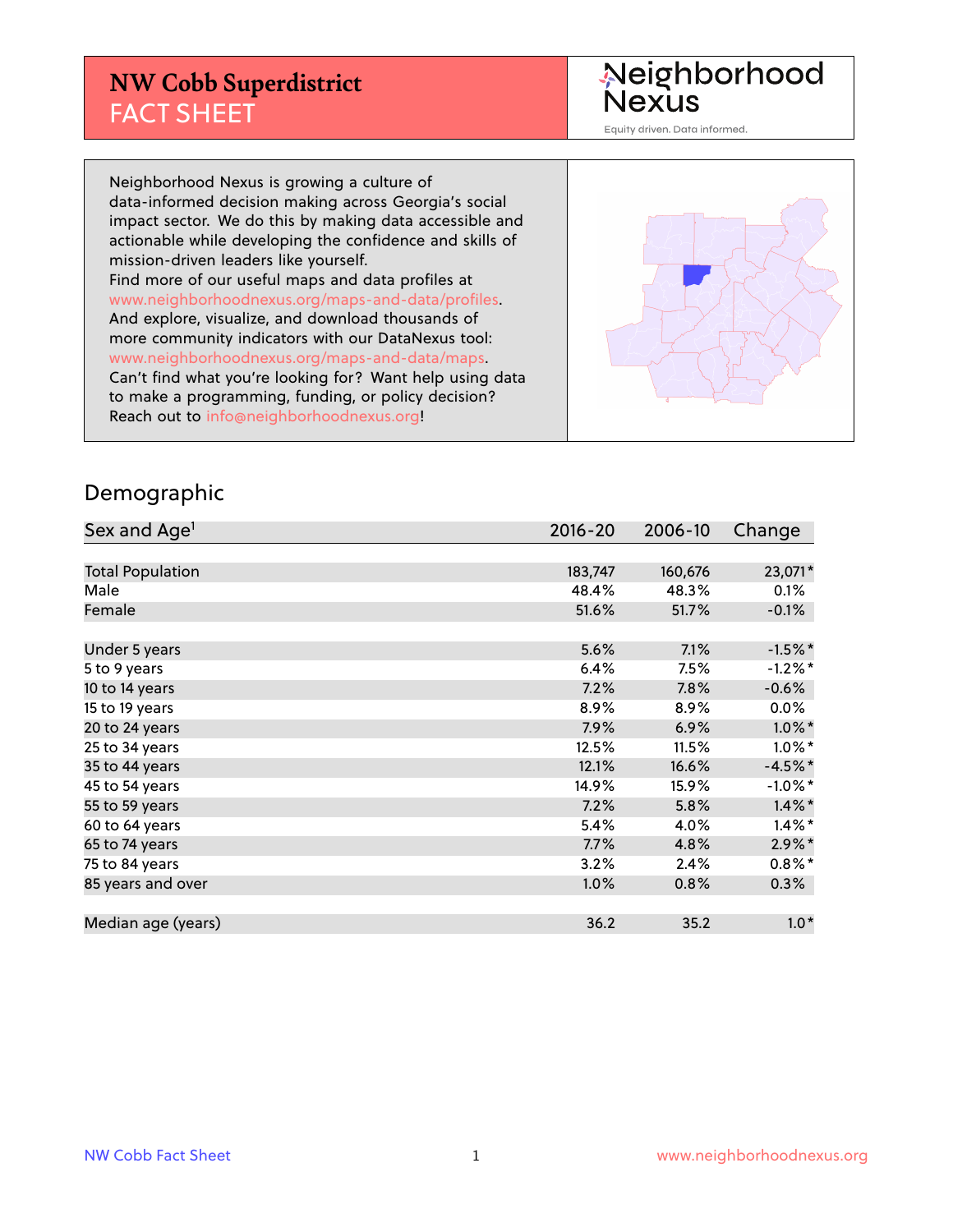# Demographic, continued...

| Race <sup>2</sup>                                            | $2016 - 20$ | 2006-10 | Change                 |
|--------------------------------------------------------------|-------------|---------|------------------------|
| Total population                                             | 183,747     | 160,676 | 23,071*                |
| One race                                                     | 95.4%       | 98.1%   | $-2.7%$ *              |
| White                                                        | 68.5%       | 75.5%   | $-6.9\%$ *             |
| <b>Black or African American</b>                             | 19.0%       | 15.4%   | $3.6\%$ *              |
| American Indian and Alaska Native                            | 0.2%        | 0.4%    | $-0.2%$                |
| Asian                                                        | 5.0%        | 3.9%    | $1.1\%$ *              |
| Native Hawaiian and Other Pacific Islander                   | 0.1%        | 0.0%    | 0.1%                   |
| Some other race                                              | 2.6%        | 2.9%    | $-0.3%$                |
| Two or more races                                            | 4.6%        | 1.9%    | $2.7\%$ *              |
| Race alone or in combination with other race(s) <sup>3</sup> | $2016 - 20$ | 2006-10 | Change                 |
| Total population                                             | 183,747     | 160,676 | 23,071*                |
| White                                                        | 72.9%       | 77.1%   | $-4.2%$ *              |
| <b>Black or African American</b>                             | 20.6%       | 16.3%   | $4.3\%$ *              |
| American Indian and Alaska Native                            | 0.8%        | 0.9%    | $-0.1%$                |
| Asian                                                        | 5.7%        | 4.6%    | $1.0\%$ *              |
| Native Hawaiian and Other Pacific Islander                   | 0.2%        | 0.0%    | 0.2%                   |
| Some other race                                              | 4.7%        | 3.1%    | $1.5\%$ *              |
|                                                              |             |         |                        |
| Hispanic or Latino and Race <sup>4</sup>                     | $2016 - 20$ | 2006-10 | Change                 |
| Total population                                             | 183,747     | 160,676 | 23,071*                |
| Hispanic or Latino (of any race)                             | 10.8%       | 8.1%    | $2.7\%$ *              |
| Not Hispanic or Latino                                       | 89.2%       | 91.9%   | $-2.7\%$ *             |
| White alone                                                  | 62.4%       | 70.6%   | $-8.2\%$ *             |
| Black or African American alone                              | 18.6%       | 14.9%   | $3.6\%$ *              |
| American Indian and Alaska Native alone                      | 0.2%        | 0.3%    | $-0.2%$                |
| Asian alone                                                  | 4.9%        | 3.9%    | $1.0\%$ *              |
| Native Hawaiian and Other Pacific Islander alone             | 0.0%        | 0.0%    | $-0.0%$                |
| Some other race alone                                        | 0.5%        | 0.4%    | 0.1%                   |
| Two or more races                                            | 2.6%        | 1.7%    | $0.9%$ *               |
| U.S. Citizenship Status <sup>5</sup>                         | $2016 - 20$ | 2006-10 | Change                 |
|                                                              | 24,947      | 17,683  |                        |
| Foreign-born population<br>Naturalized U.S. citizen          | 59.2%       | 48.0%   | $7,264*$<br>$11.3\%$ * |
| Not a U.S. citizen                                           | 40.8%       | 52.0%   | $-11.3\%$ *            |
|                                                              |             |         |                        |
| Citizen, Voting Age Population <sup>6</sup>                  | $2016 - 20$ | 2006-10 | Change                 |
| Citizen, 18 and over population                              | 130,197     | 107,313 | 22,884*                |
| Male                                                         | 47.3%       | 47.0%   | 0.3%                   |
| Female                                                       | 52.7%       | 53.0%   | $-0.3%$                |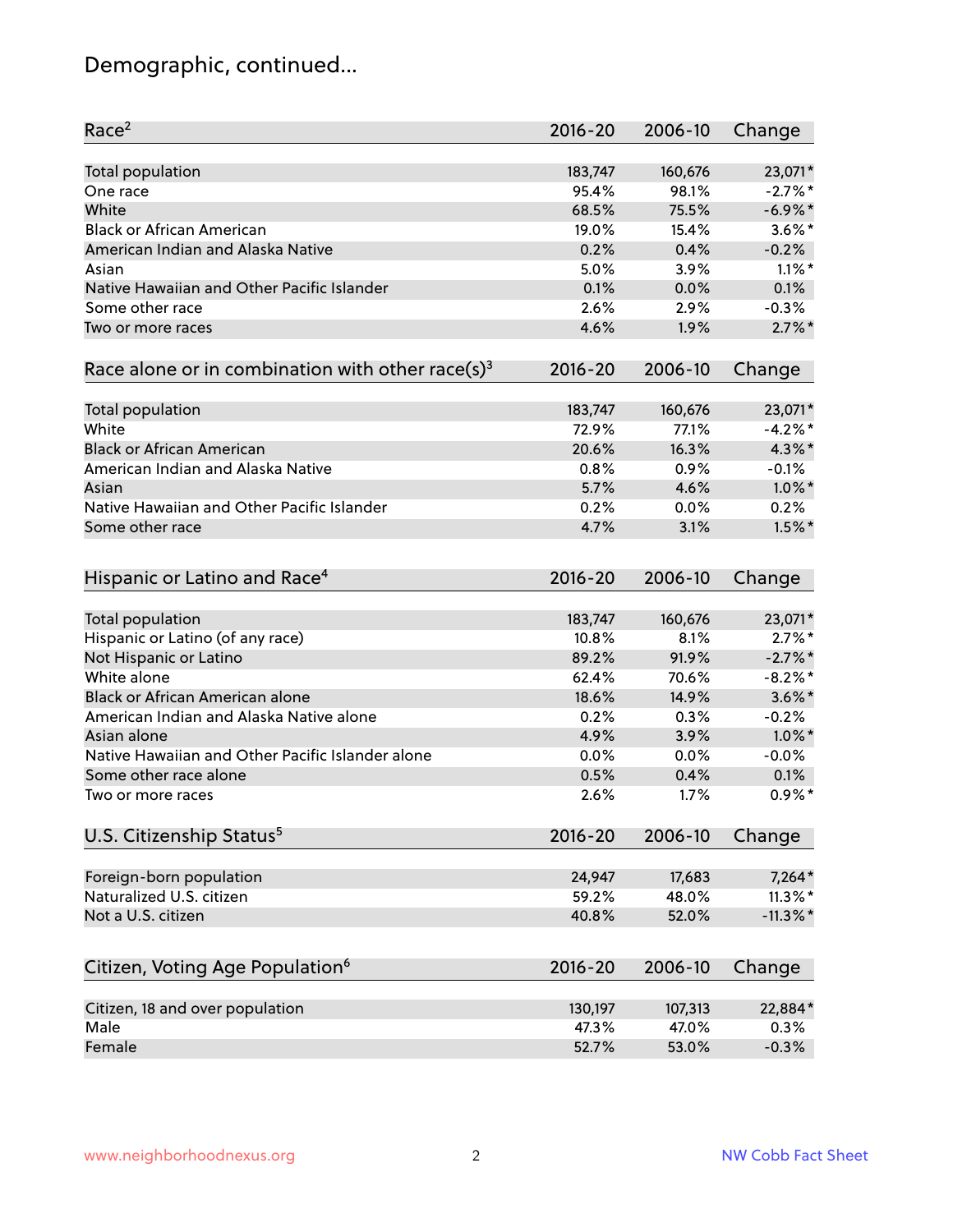#### Economic

| Income <sup>7</sup>                                 | $2016 - 20$ | 2006-10 | Change     |
|-----------------------------------------------------|-------------|---------|------------|
|                                                     |             |         |            |
| All households                                      | 63,060      | 56,285  | $6,775*$   |
| Less than \$10,000                                  | 3.8%        | 3.8%    | $0.0\%$    |
| \$10,000 to \$14,999                                | 1.5%        | 3.1%    | $-1.6\%$ * |
| \$15,000 to \$24,999                                | 5.4%        | 5.3%    | 0.1%       |
| \$25,000 to \$34,999                                | 5.8%        | 7.6%    | $-1.8\%$ * |
| \$35,000 to \$49,999                                | 10.5%       | 11.5%   | $-1.0%$    |
| \$50,000 to \$74,999                                | 15.5%       | 19.3%   | $-3.8\%$ * |
| \$75,000 to \$99,999                                | 14.1%       | 16.1%   | $-2.0\%$ * |
| \$100,000 to \$149,999                              | 20.2%       | 19.0%   | 1.2%       |
| \$150,000 to \$199,999                              | 11.7%       | 7.5%    | $4.2\%$ *  |
| \$200,000 or more                                   | 11.6%       | 6.7%    | 4.8%*      |
| Median household income (dollars)                   | 88,395      | 74,143  | 14,253*    |
| Mean household income (dollars)                     | 112,468     | 92,736  | 19,732*    |
| With earnings                                       | 85.8%       | 89.3%   | $-3.5%$ *  |
| Mean earnings (dollars)                             | 112,453     | 90,729  | 21,724*    |
| <b>With Social Security</b>                         | 24.8%       | 18.2%   | $6.7\%$ *  |
| Mean Social Security income (dollars)               | 22,340      | 17,254  | 5,086*     |
| With retirement income                              | 18.9%       | 14.3%   | 4.6%*      |
| Mean retirement income (dollars)                    | 29,041      | 25,850  | $3,192*$   |
| With Supplemental Security Income                   | 2.9%        | 1.5%    | $1.4\%$ *  |
| Mean Supplemental Security Income (dollars)         | 6,395       | 9,854   | $-3,458$   |
| With cash public assistance income                  | 1.1%        | 0.9%    | 0.2%       |
| Mean cash public assistance income (dollars)        | 38          | 4,825   | $-4,787$   |
| With Food Stamp/SNAP benefits in the past 12 months | 5.3%        | 3.4%    | $1.9\%$ *  |
|                                                     |             |         |            |
| Families                                            | 46,946      | 42,415  | 4,531*     |
| Less than \$10,000                                  | 1.9%        | 2.9%    | $-1.0%$    |
| \$10,000 to \$14,999                                | 0.7%        | 1.6%    | $-0.9%$    |
| \$15,000 to \$24,999                                | 3.7%        | 3.5%    | 0.2%       |
| \$25,000 to \$34,999                                | 3.6%        | 6.1%    | $-2.5%$ *  |
| \$35,000 to \$49,999                                | 8.6%        | 9.7%    | $-1.1%$    |
| \$50,000 to \$74,999                                | 14.3%       | 18.0%   | $-3.7%$ *  |
| \$75,000 to \$99,999                                | 15.3%       | 17.4%   | $-2.1\%$ * |
| \$100,000 to \$149,999                              | 23.4%       | 23.2%   | 0.2%       |
| \$150,000 to \$199,999                              | 13.7%       | 9.0%    | 4.7%*      |
| \$200,000 or more                                   | 14.7%       | 8.5%    | $6.2\%$ *  |
| Median family income (dollars)                      | 103,591     | 86,671  | 16,920*    |
| Mean family income (dollars)                        | 128,210     | 105,211 | 22,999*    |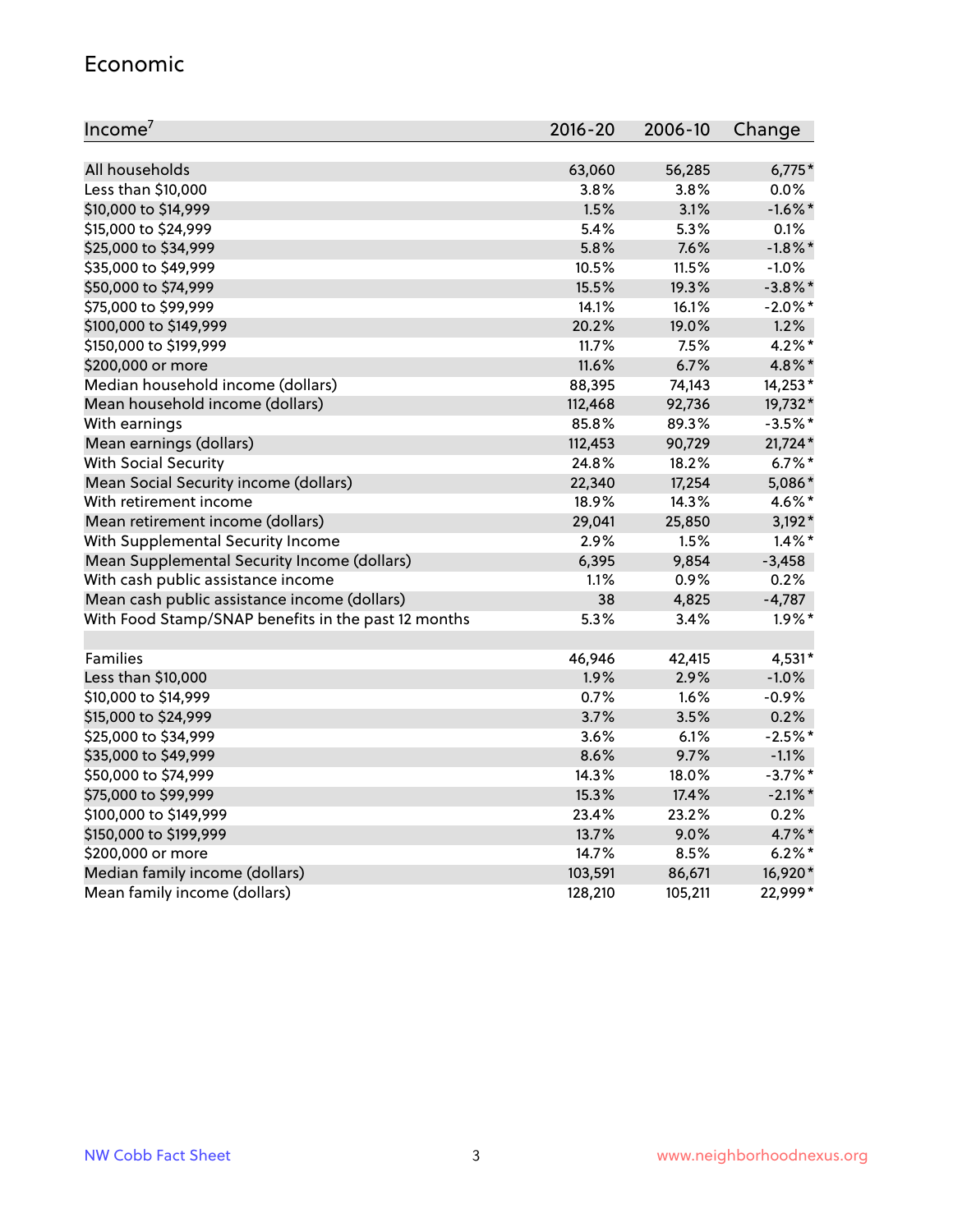#### Economic, continued...

| Income, continued <sup>8</sup>                           | $2016 - 20$ | 2006-10 | Change      |
|----------------------------------------------------------|-------------|---------|-------------|
|                                                          |             |         |             |
| Nonfamily households                                     | 16,114      | 13,870  | $2,244*$    |
| Median nonfamily income (dollars)                        | 46,362      | 43,109  | $3,253*$    |
| Mean nonfamily income (dollars)                          | 62,461      | 51,401  | 11,060*     |
|                                                          |             |         |             |
| Median earnings for workers (dollars)                    | 40,818      | 36,464  | $4,354*$    |
| Median earnings for male full-time, year-round workers   | 64,365      | 60,132  | 4,233*      |
| (dollars)                                                |             |         |             |
| Median earnings for female full-time, year-round workers | 50,167      | 43,700  | $6,467*$    |
| (dollars)                                                |             |         |             |
|                                                          |             |         |             |
| Per capita income (dollars)                              | 39,047      | 32,850  | $6,196*$    |
|                                                          |             |         |             |
|                                                          | $2016 - 20$ | 2006-10 |             |
| Families and People Below Poverty Level <sup>9</sup>     |             |         | Change      |
|                                                          |             |         |             |
| <b>All families</b>                                      | 4.5%        | 5.7%    | $-1.2%$     |
| With related children under 18 years                     | 5.9%        | 8.2%    | $-2.2%$     |
| With related children under 5 years only                 | 4.6%        | 9.9%    | $-5.3%$     |
| Married couple families                                  | 2.8%        | 2.2%    | 0.5%        |
| With related children under 18 years                     | 3.6%        | 2.9%    | 0.7%        |
| With related children under 5 years only                 | 2.3%        | 3.3%    | $-1.0%$     |
| Families with female householder, no husband present     | 12.4%       | 22.0%   | $-9.6%$ *   |
| With related children under 18 years                     | 16.7%       | 30.0%   | $-13.3\%$ * |
| With related children under 5 years only                 | 25.1%       | 31.8%   | $-6.7%$     |
|                                                          | 7.5%        | 8.0%    | $-0.5%$     |
| All people                                               | 7.0%        | 8.8%    | $-1.8%$     |
| Under 18 years                                           | 6.7%        | 8.6%    | $-2.0%$     |
| Related children under 18 years                          | 5.7%        | 10.1%   | $-4.5%$     |
| Related children under 5 years                           |             |         |             |
| Related children 5 to 17 years                           | 7.0%        | 8.1%    | $-1.1%$     |
| 18 years and over                                        | 7.6%        | 7.7%    | $-0.0%$     |
| 18 to 64 years                                           | 7.9%        | 7.7%    | 0.2%        |
| 65 years and over                                        | 6.0%        | 7.3%    | $-1.3%$     |
| People in families                                       | 4.6%        | 5.9%    | $-1.2%$     |
| Unrelated individuals 15 years and over                  | 24.1%       | 22.0%   | 2.1%        |
|                                                          |             |         |             |
| Non-Hispanic white people                                | 6.3%        | 6.0%    | 0.3%        |
| Black or African-American people                         | 7.2%        | 10.7%   | $-3.5%$     |
| Asian people                                             | 1.8%        | 5.9%    | $-4.1%$     |
| Hispanic or Latino people                                | 16.7%       | 21.4%   | $-4.7%$     |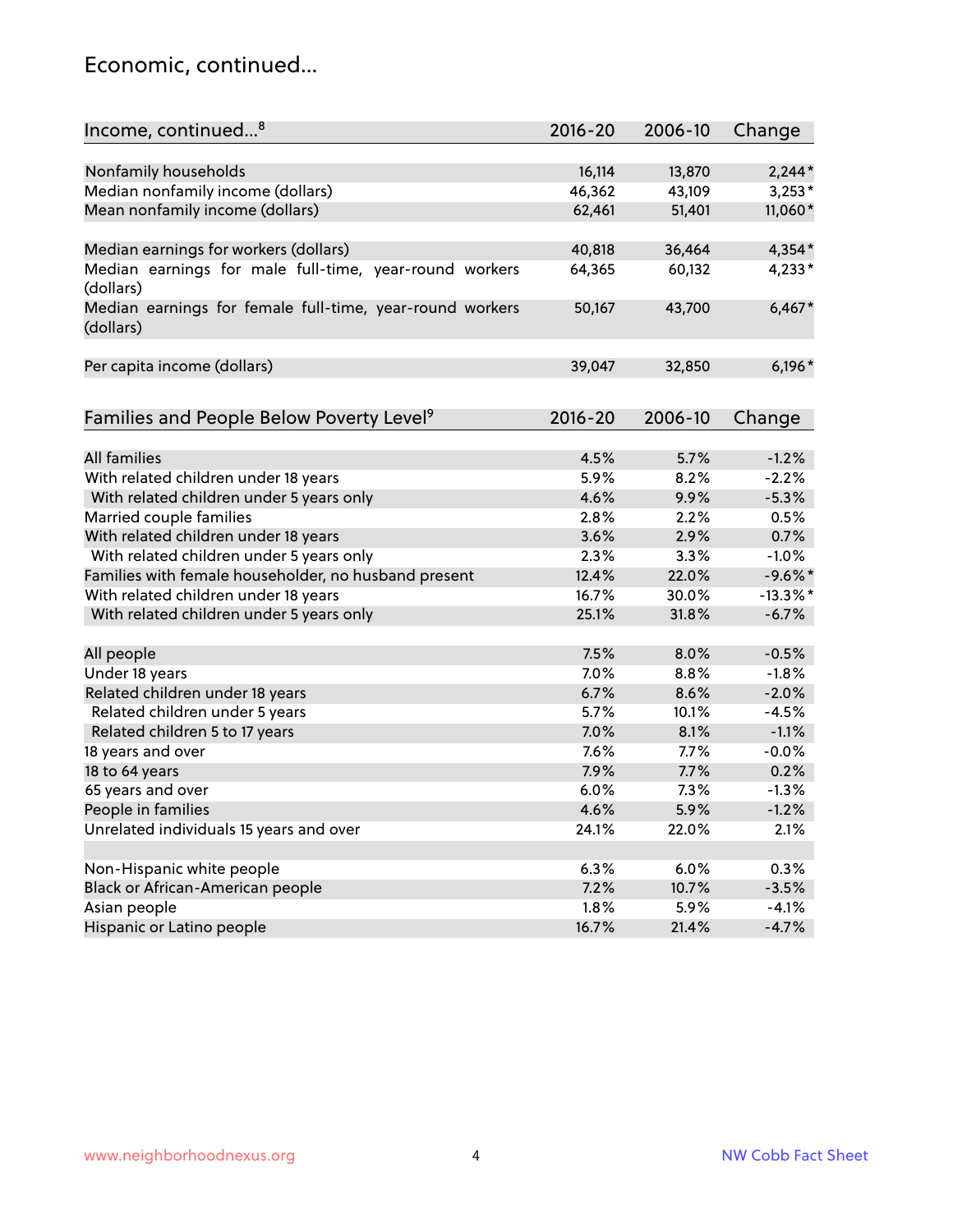## Employment

| Employment Status <sup>10</sup>                               | $2016 - 20$   | 2006-10       | Change             |
|---------------------------------------------------------------|---------------|---------------|--------------------|
|                                                               |               |               |                    |
| Population 16 years and over                                  | 144,972       | 121,678       | 23,294*            |
| In labor force                                                | 68.4%         | 72.5%         | $-4.1%$ *          |
| Civilian labor force                                          | 68.1%         | 72.2%         | $-4.2%$            |
| Employed                                                      | 64.9%         | 66.7%         | $-1.9%$            |
| Unemployed                                                    | 3.2%          | 5.5%          | $-2.3%$            |
| <b>Armed Forces</b>                                           | 0.4%          | 0.3%          | 0.1%               |
| Not in labor force                                            | 31.6%         | 27.5%         | $4.1\%$ *          |
| Civilian labor force                                          | 98,667        | 87,888        | 10,779*            |
|                                                               | 4.7%          | 7.6%          | $-2.9%$            |
| <b>Unemployment Rate</b>                                      |               |               |                    |
| Females 16 years and over                                     | 76,197        | 63,923        | 12,274*            |
| In labor force                                                | 62.0%         | 65.1%         | $-3.1\%$ *         |
| Civilian labor force                                          | 61.9%         | 65.1%         | $-3.3\%$ *         |
| Employed                                                      | 58.5%         | 59.9%         | $-1.4%$            |
|                                                               |               |               |                    |
| Own children of the householder under 6 years                 | 11,856        | 13,441        | $-1,585*$          |
| All parents in family in labor force                          | 71.1%         | 63.6%         | 7.5%               |
| Own children of the householder 6 to 17 years                 | 31,034        | 30,653        | 381                |
| All parents in family in labor force                          | 69.3%         | 72.1%         | $-2.8%$            |
|                                                               |               |               |                    |
| Industry <sup>11</sup>                                        | 2016-20       | 2006-10       | Change             |
|                                                               |               |               |                    |
| Civilian employed population 16 years and over                | 94,077        | 81,213        | 12,864*            |
| Agriculture, forestry, fishing and hunting, and mining        | 0.1%          | 0.2%          | $-0.1%$            |
| Construction                                                  | 6.5%          | 7.4%          | $-0.9%$            |
| Manufacturing<br>Wholesale trade                              | 8.1%          | 9.1%          | $-1.1\%$ *         |
| Retail trade                                                  | 3.0%          | 4.4%          | $-1.3\%$ *         |
|                                                               | 12.4%<br>4.8% | 12.9%<br>5.6% | $-0.6%$<br>$-0.7%$ |
| Transportation and warehousing, and utilities<br>Information  |               |               | $-0.9%$ *          |
| Finance and insurance, and real estate and rental and leasing | 2.9%<br>8.7%  | 3.8%<br>8.4%  | 0.4%               |
| Professional, scientific, and management, and administrative  | 16.3%         |               | $3.1\%$ *          |
| and waste management services                                 |               | 13.2%         |                    |
| Educational services, and health care and social assistance   | 19.0%         | 18.8%         | 0.2%               |
| Arts, entertainment, and recreation, and accommodation and    | 10.4%         | 8.6%          | $1.8\%$ *          |
| food services                                                 |               |               |                    |
| Other services, except public administration                  | 4.9%          | 4.3%          | 0.6%               |
| Public administration                                         | 2.8%          | 3.2%          | $-0.4%$            |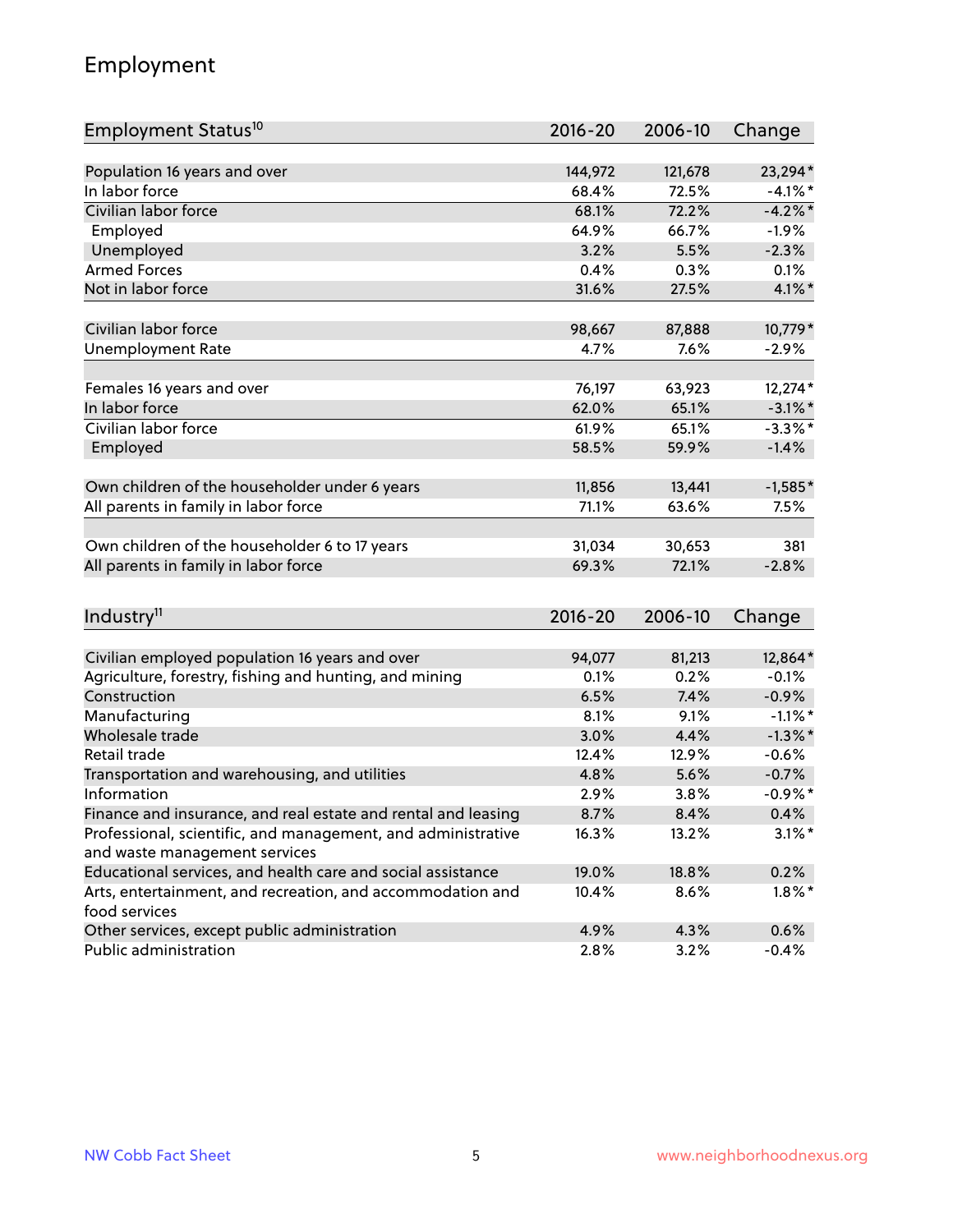# Employment, continued...

| Occupation <sup>12</sup>                                                    | $2016 - 20$ | 2006-10         | Change            |
|-----------------------------------------------------------------------------|-------------|-----------------|-------------------|
| Civilian employed population 16 years and over                              | 94,077      | 81,213          | 12,864*           |
| Management, business, science, and arts occupations                         | 45.7%       | 44.0%           | $1.7\%$ *         |
| Service occupations                                                         | 14.5%       | 12.7%           | $1.8\%$ *         |
| Sales and office occupations                                                | 24.2%       | 29.3%           | $-5.1\%$ *        |
|                                                                             | 6.2%        |                 | $-1.1%$           |
| Natural<br>and<br>resources,<br>construction,<br>maintenance<br>occupations |             | 7.3%            |                   |
| Production, transportation, and material moving occupations                 | 9.4%        | 6.7%            | $2.7\%$ *         |
| Class of Worker <sup>13</sup>                                               | $2016 - 20$ | 2006-10         | Change            |
| Civilian employed population 16 years and over                              | 94,077      | 81,213          | 12,864*           |
| Private wage and salary workers                                             | 84.1%       | 82.1%           | 2.0%              |
| Government workers                                                          | 10.1%       | 12.6%           | $-2.5%$ *         |
|                                                                             |             |                 |                   |
| Self-employed in own not incorporated business workers                      | 5.8%        | 5.1%            | 0.7%              |
| Unpaid family workers                                                       | 0.0%        | 0.2%            | $-0.2%$           |
| Job Flows <sup>14</sup>                                                     | 2019        | 2010            | Change            |
|                                                                             |             |                 |                   |
| Total Jobs in district                                                      | 86,145      | 63,092          | 23,053            |
| Held by residents of district                                               | 18.7%       | 19.4%           | $-0.7%$           |
| Held by non-residents of district                                           | 81.3%       | 80.6%           | 0.7%              |
| Jobs by Industry Sector <sup>15</sup>                                       | 2019        | 2010            | Change            |
|                                                                             |             |                 |                   |
| Total Jobs in district                                                      | 86,145      | 63,092          | 23,053            |
| Goods Producing sectors                                                     | 12.0%       | 9.8%            | 2.1%              |
| Trade, Transportation, and Utilities sectors                                | 28.1%       | 28.0%           | 0.1%              |
| All Other Services sectors                                                  | 60.0%       | 62.2%           | $-2.2%$           |
| Total Jobs in district held by district residents                           | 16,129      | 12,266          | 3,863             |
| <b>Goods Producing sectors</b>                                              | 11.9%       | 10.0%           | 1.9%              |
| Trade, Transportation, and Utilities sectors                                | 21.9%       | 21.4%           | 0.5%              |
| All Other Services sectors                                                  | 66.1%       | 68.6%           | $-2.4%$           |
|                                                                             |             |                 |                   |
| Jobs by Earnings <sup>16</sup>                                              | 2019        | 2010            | Change            |
| Total Jobs in district                                                      |             |                 |                   |
|                                                                             | 86,145      | 63,092<br>29.4% | 23,053<br>$-4.3%$ |
| Jobs with earnings \$1250/month or less                                     | 25.1%       |                 |                   |
| Jobs with earnings \$1251/month to \$3333/month                             | 31.2%       | 36.5%           | $-5.4%$           |
| Jobs with earnings greater than \$3333/month                                | 43.8%       | 34.1%           | 9.6%              |
| Total Jobs in district held by district residents                           | 16,129      | 12,266          | 3,863             |
| Jobs with earnings \$1250/month or less                                     | 27.8%       | 31.2%           | $-3.4%$           |
| Jobs with earnings \$1251/month to \$3333/month                             | 30.9%       | 35.1%           | $-4.1%$           |
| Jobs with earnings greater than \$3333/month                                | 41.3%       | 33.7%           | 7.5%              |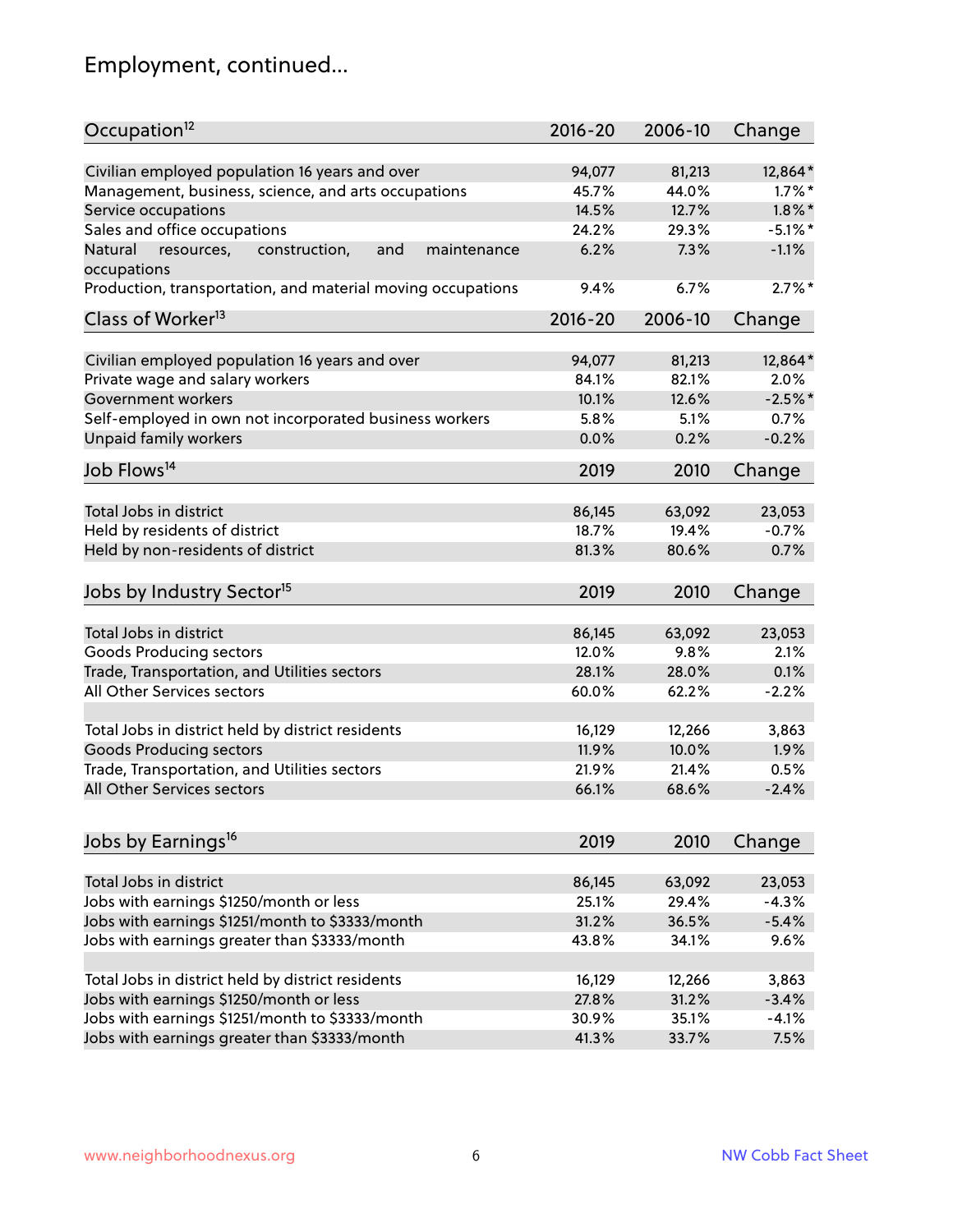# Employment, continued...

| 2019   | 2010   | Change  |
|--------|--------|---------|
|        |        |         |
| 86,145 | 63,092 | 23,053  |
| 27.1%  | 28.2%  | $-1.1%$ |
| 52.8%  | 57.0%  | $-4.2%$ |
| 20.1%  | 14.7%  | 5.3%    |
|        |        |         |
| 16,129 | 12.266 | 3,863   |
| 28.0%  | 28.6%  | $-0.6%$ |
| 49.6%  | 55.5%  | $-5.9%$ |
| 22.4%  | 15.8%  | 6.5%    |
|        |        |         |

#### Education

| School Enrollment <sup>18</sup>                | $2016 - 20$ | 2006-10 | Change     |
|------------------------------------------------|-------------|---------|------------|
|                                                |             |         |            |
| Population 3 years and over enrolled in school | 55,678      | 51,607  | 4,071*     |
| Nursery school, preschool                      | 5.8%        | $7.0\%$ | $-1.2\%$ * |
| Kindergarten                                   | 3.5%        | 5.2%    | $-1.6\%$ * |
| Elementary school (grades 1-8)                 | 36.7%       | 37.6%   | $-0.9\%$   |
| High school (grades 9-12)                      | 20.4%       | 23.2%   | $-2.9\%$ * |
| College or graduate school                     | 33.5%       | 27.0%   | $6.6\%$ *  |
| Educational Attainment <sup>19</sup>           | 2016-20     | 2006-10 | Change     |
|                                                |             |         |            |
| Population 25 years and over                   | 117,522     | 99,292  | 18,230*    |
| Less than 9th grade                            | 2.3%        | 2.2%    | 0.1%       |
| 9th to 12th grade, no diploma                  | 3.2%        | 5.0%    | $-1.7%$ *  |
| High school graduate (includes equivalency)    | 19.7%       | 20.4%   | $-0.7%$    |
| Some college, no degree                        | 20.2%       | 20.8%   | $-0.6%$    |
| Associate's degree                             | 8.2%        | 8.3%    | $-0.1%$    |
| Bachelor's degree                              | 31.2%       | 29.8%   | $1.4\%$ *  |
| Graduate or professional degree                | 15.1%       | 13.5%   | $1.6\%$ *  |
|                                                |             |         |            |
| Percent high school graduate or higher         | 94.4%       | 92.8%   | $1.6\%$    |
| Percent bachelor's degree or higher            | 46.3%       | 43.3%   | $3.0\%$ *  |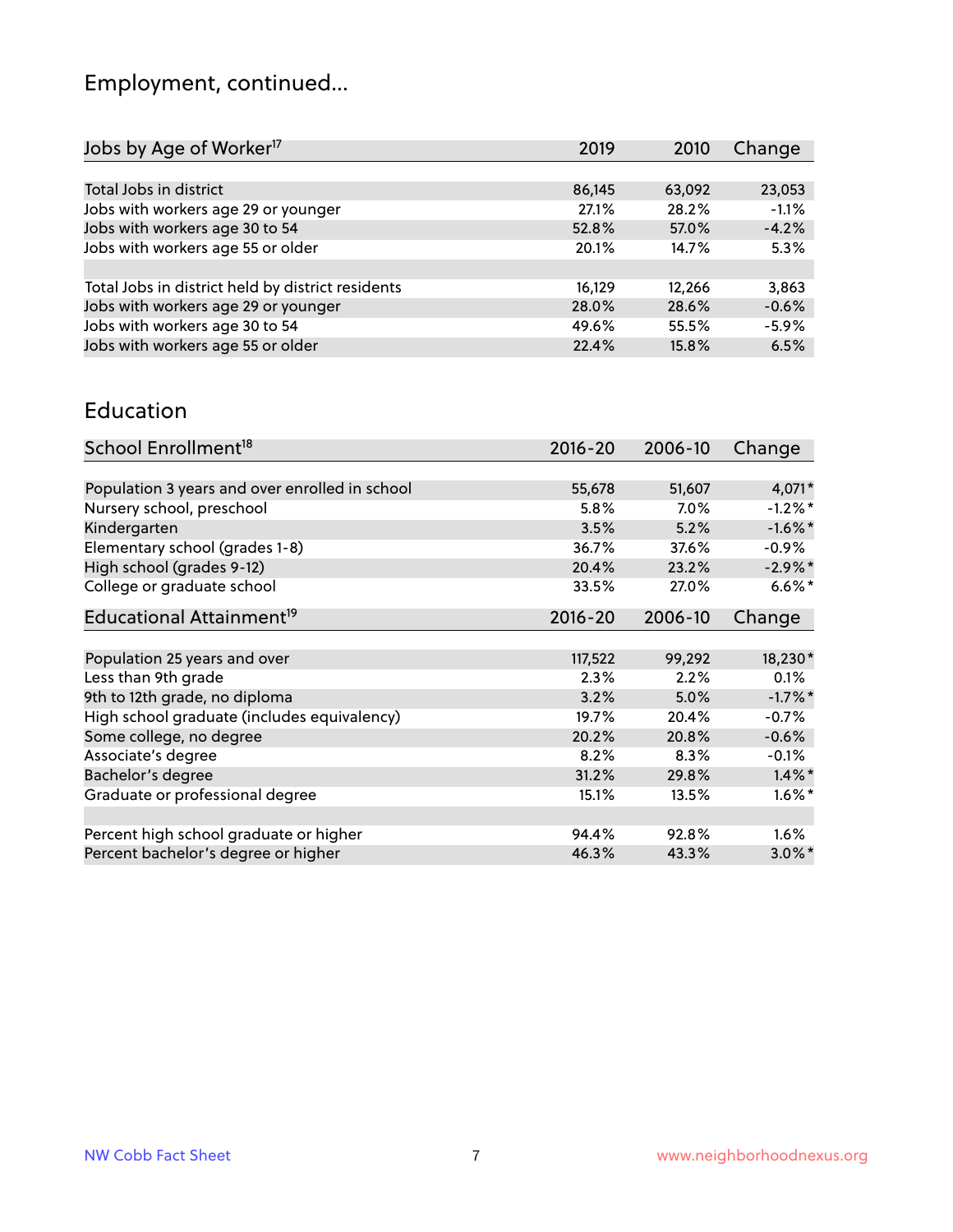#### Housing

| Households by Type <sup>20</sup>                     | 2016-20      | 2006-10      | Change          |
|------------------------------------------------------|--------------|--------------|-----------------|
|                                                      |              |              |                 |
| <b>Total households</b>                              | 63,060       | 56,285       | $6,775*$        |
| Family households (families)                         | 74.4%        | 75.4%        | $-0.9%$         |
| With own children under 18 years                     | 34.4%        | 40.3%        | $-5.9\%$ *      |
| Married-couple family                                | 59.7%        | 59.8%        | $-0.2%$         |
| With own children of the householder under 18 years  | 27.6%        | 31.7%        | $-4.0\%$ *      |
| Male householder, no wife present, family            | 3.3%         | 4.3%         | $-1.0%$         |
| With own children of the householder under 18 years  | 1.5%         | 1.8%         | $-0.3%$         |
| Female householder, no husband present, family       | 11.5%        | 11.3%        | 0.2%            |
| With own children of the householder under 18 years  | 5.3%         | 6.9%         | $-1.6%$ *       |
| Nonfamily households                                 | 25.6%        | 24.6%        | $0.9\%$         |
| Householder living alone                             | 19.2%        | 19.1%        | 0.1%            |
| 65 years and over                                    | 7.3%         | 4.7%         | $2.6\%$ *       |
|                                                      |              |              |                 |
| Households with one or more people under 18 years    | 37.5%        | 43.1%        | $-5.7%$ *       |
| Households with one or more people 65 years and over | 24.4%        | 15.9%        | $8.5\%$ *       |
|                                                      |              |              |                 |
| Average household size                               | 2.85         | 2.85         | 0.00            |
| Average family size                                  | 3.27         | 3.29         | $-0.02$         |
| Housing Occupancy <sup>21</sup>                      | $2016 - 20$  | 2006-10      | Change          |
|                                                      |              |              |                 |
| Total housing units                                  | 66,369       | 60,870       | 5,499*          |
| Occupied housing units                               | 95.0%        | 92.5%        | $2.5%$ *        |
| Vacant housing units                                 | 5.0%         | 7.5%         | $-2.5%$ *       |
|                                                      |              |              |                 |
| Homeowner vacancy rate                               | 1.2          | 3.1          | $-1.9*$         |
| Rental vacancy rate                                  | 5.1          | 8.1          | $-3.0$          |
|                                                      |              |              |                 |
| Units in Structure <sup>22</sup>                     | $2016 - 20$  | 2006-10      | Change          |
|                                                      | 66,369       | 60,870       | 5,499*          |
| Total housing units<br>1-unit, detached              | 77.6%        | 80.6%        | $-3.0\%$ *      |
| 1-unit, attached                                     |              |              |                 |
| 2 units                                              | 6.4%<br>0.3% | 5.9%<br>0.5% | 0.5%<br>$-0.2%$ |
|                                                      |              |              |                 |
| 3 or 4 units                                         | 1.0%         | 0.6%         | 0.4%            |
| 5 to 9 units                                         | 1.5%         | 1.7%         | $-0.2%$         |
| 10 to 19 units                                       | 5.2%         | 5.5%         | $-0.3%$         |
| 20 or more units                                     | 7.0%         | 3.7%         | $3.3\%$ *       |
| Mobile home                                          | 1.1%         | 1.6%         | $-0.5%$         |
| Boat, RV, van, etc.                                  | 0.0%         | 0.0%         | $-0.0%$         |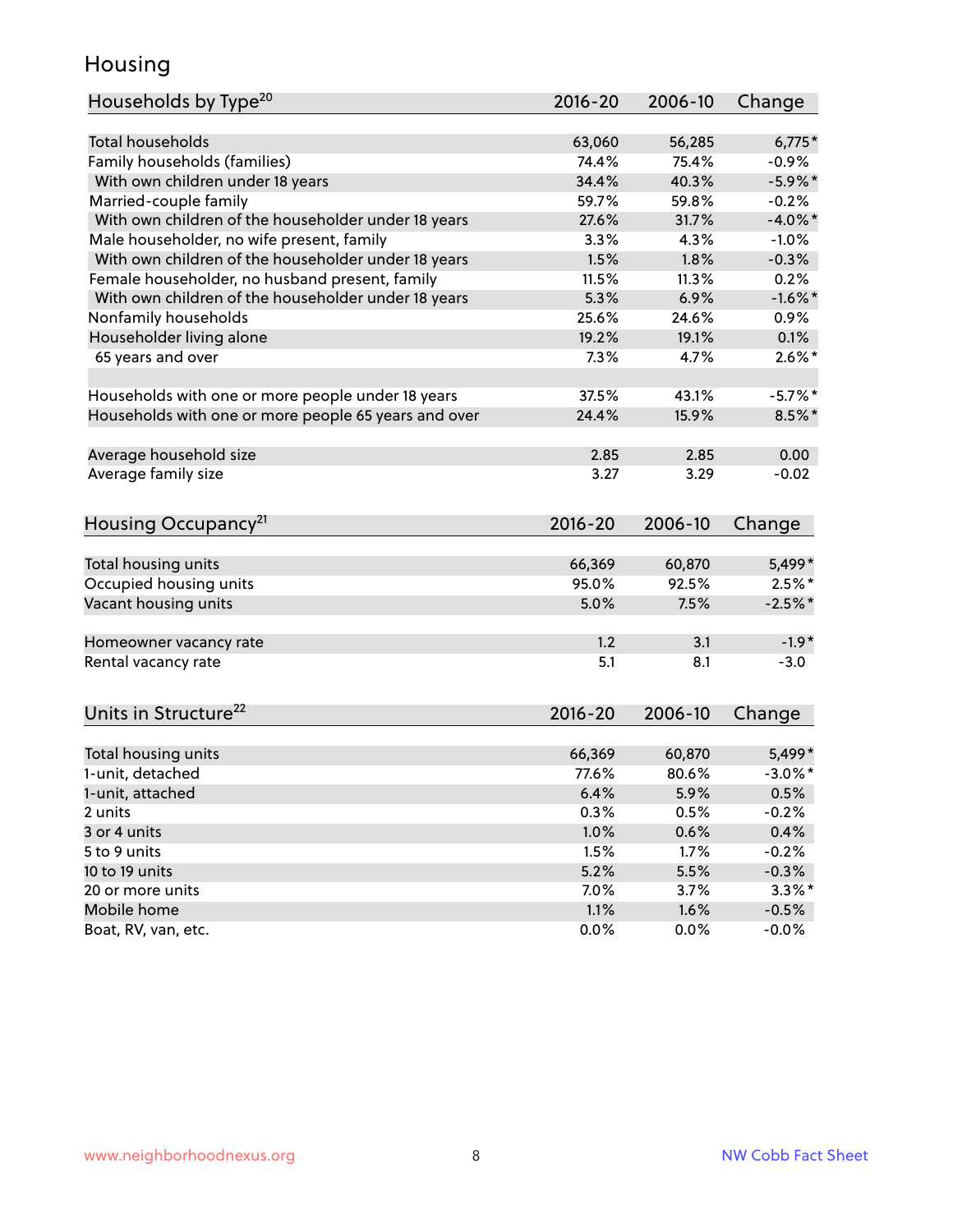## Housing, Continued...

| Year Structure Built <sup>23</sup>             | 2016-20     | 2006-10 | Change      |
|------------------------------------------------|-------------|---------|-------------|
| Total housing units                            | 66,369      | 60,870  | 5,499*      |
| Built 2014 or later                            | 4.7%        | (X)     | (X)         |
| Built 2010 to 2013                             | 3.9%        | (X)     | (X)         |
| Built 2000 to 2009                             | 23.9%       | 27.1%   | $-3.3\%$ *  |
| Built 1990 to 1999                             | 33.2%       | 35.2%   | $-2.0\%$ *  |
| Built 1980 to 1989                             | 21.4%       | 22.8%   | $-1.4%$     |
| Built 1970 to 1979                             | 8.1%        | 8.2%    | $-0.1%$     |
| Built 1960 to 1969                             | 2.9%        | 4.2%    | $-1.3\%$ *  |
| Built 1950 to 1959                             | 0.8%        | 1.4%    | $-0.7%$     |
| Built 1940 to 1949                             | 0.2%        | 0.5%    | $-0.3%$     |
| Built 1939 or earlier                          | 0.9%        | 0.6%    | 0.3%        |
| Housing Tenure <sup>24</sup>                   | $2016 - 20$ | 2006-10 | Change      |
| Occupied housing units                         | 63,060      | 56,285  | $6,775*$    |
| Owner-occupied                                 | 74.2%       | 80.1%   | $-5.9\%$ *  |
| Renter-occupied                                | 25.8%       | 19.9%   | 5.9%*       |
| Average household size of owner-occupied unit  | 2.94        | 2.92    | 0.01        |
| Average household size of renter-occupied unit | 2.62        | 2.56    | 0.06        |
| Residence 1 Year Ago <sup>25</sup>             | $2016 - 20$ | 2006-10 | Change      |
| Population 1 year and over                     | 181,260     | 158,552 | 22,708*     |
| Same house                                     | 85.5%       | 85.1%   | 0.5%        |
| Different house in the U.S.                    | 13.8%       | 14.7%   | $-0.8%$     |
| Same county                                    | 6.7%        | 6.7%    | $-0.0%$     |
| Different county                               | 7.2%        | 8.0%    | $-0.8%$     |
| Same state                                     | 4.8%        | 4.3%    | 0.5%        |
| Different state                                | 2.4%        | 3.7%    | $-1.3\%$ *  |
| Abroad                                         | 0.6%        | 0.3%    | 0.4%        |
| Value of Housing Unit <sup>26</sup>            | $2016 - 20$ | 2006-10 | Change      |
| Owner-occupied units                           | 46,761      | 45,073  | 1,688*      |
| Less than \$50,000                             | 1.6%        | 1.6%    | 0.0%        |
| \$50,000 to \$99,999                           | 0.9%        | 1.9%    | $-1.0%$     |
| \$100,000 to \$149,999                         | 7.1%        | 15.0%   | $-7.9%$ *   |
| \$150,000 to \$199,999                         | 20.4%       | 28.7%   | $-8.4\%$ *  |
| \$200,000 to \$299,999                         | 33.5%       | 28.3%   | $5.2\%$ *   |
| \$300,000 to \$499,999                         | 26.7%       | 17.9%   | $8.8\%$ *   |
| \$500,000 to \$999,999                         | 9.1%        | 5.8%    | $3.3\%$ *   |
| \$1,000,000 or more                            | 0.8%        | 0.8%    | $0.0\%$     |
| Median (dollars)                               | 254,940     | 207,905 | 47,034*     |
| Mortgage Status <sup>27</sup>                  | $2016 - 20$ | 2006-10 | Change      |
| Owner-occupied units                           | 46,761      | 45,073  | 1,688*      |
| Housing units with a mortgage                  | 73.7%       | 84.5%   | $-10.8\%$ * |
| Housing units without a mortgage               | 26.3%       | 15.5%   | 10.8%*      |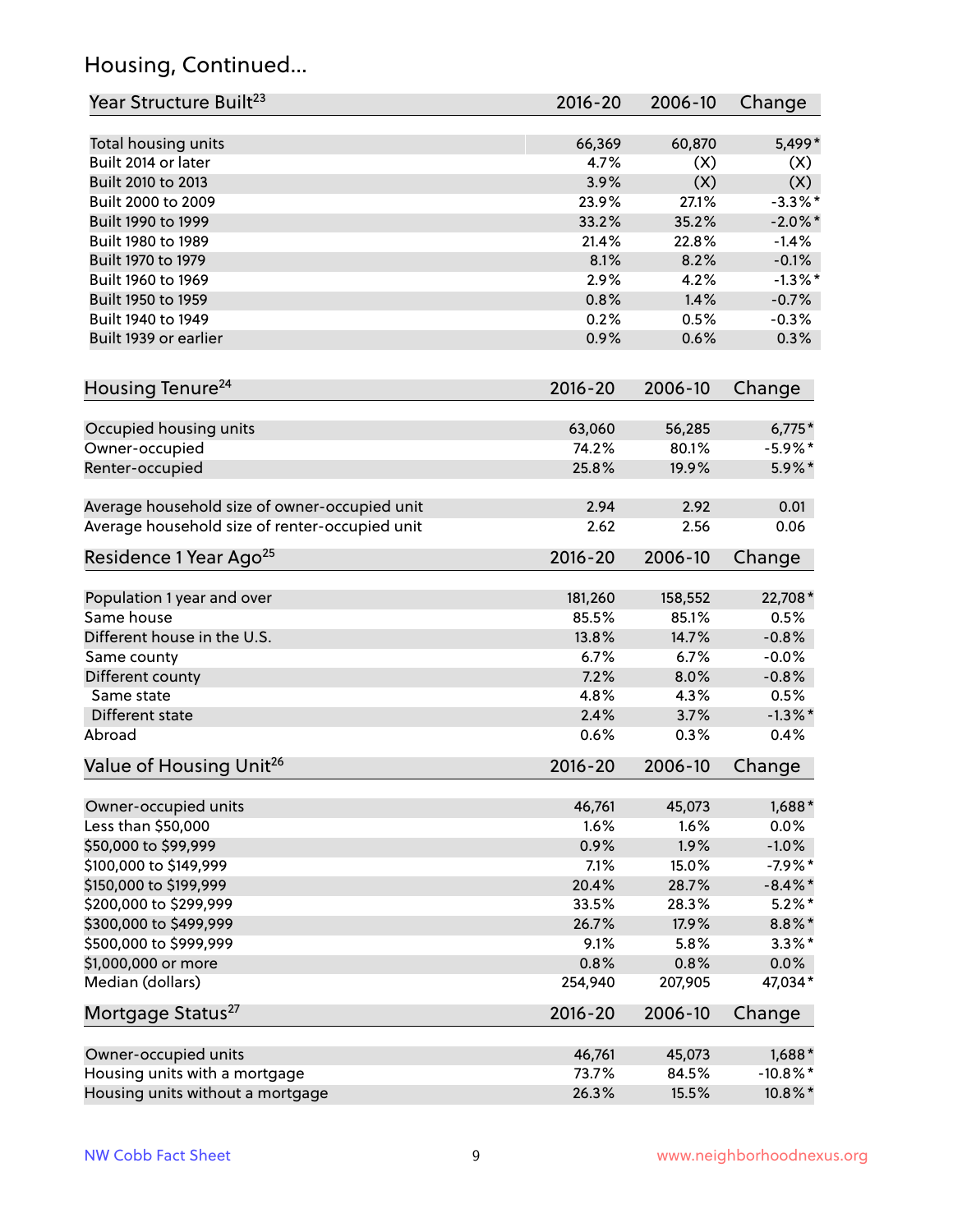## Housing, Continued...

| Selected Monthly Owner Costs <sup>28</sup>                                            | $2016 - 20$ | 2006-10 | Change      |
|---------------------------------------------------------------------------------------|-------------|---------|-------------|
| Housing units with a mortgage                                                         | 34,460      | 38,091  | $-3,631*$   |
| Less than \$300                                                                       | 0.1%        | 0.0%    | 0.1%        |
| \$300 to \$499                                                                        | 0.6%        | 0.5%    | 0.0%        |
| \$500 to \$999                                                                        | 8.2%        | 8.2%    | $-0.0%$     |
| \$1,000 to \$1,499                                                                    | 32.0%       | 28.0%   | 4.0%*       |
| \$1,500 to \$1,999                                                                    | 29.0%       | 31.2%   | $-2.3%$     |
| \$2,000 to \$2,999                                                                    | 21.4%       | 23.6%   | $-2.2%$     |
| \$3,000 or more                                                                       | 8.7%        | 8.4%    | 0.3%        |
| Median (dollars)                                                                      | 1,657       | 1,712   | $-55*$      |
| Housing units without a mortgage                                                      | 12,301      | 6,982   | $5,319*$    |
| Less than \$150                                                                       | 0.3%        | 0.8%    | $-0.5%$     |
| \$150 to \$249                                                                        | 4.5%        | 8.9%    | $-4.5%$     |
| \$250 to \$349                                                                        | 19.7%       | 20.7%   | $-1.0%$     |
| \$350 to \$499                                                                        | 27.3%       | 34.9%   | $-7.6%$     |
| \$500 to \$699                                                                        | 28.9%       | 24.0%   | 5.0%        |
| \$700 or more                                                                         | 19.4%       | 10.8%   | $8.6\%$ *   |
| Median (dollars)                                                                      | 490         | 435     | $56*$       |
| Selected Monthly Owner Costs as a Percentage of<br>Household Income <sup>29</sup>     | $2016 - 20$ | 2006-10 | Change      |
| Housing units with a mortgage (excluding units where<br>SMOCAPI cannot be computed)   | 34,290      | 37,997  | $-3,707*$   |
| Less than 20.0 percent                                                                | 52.6%       | 37.7%   | 14.9%*      |
| 20.0 to 24.9 percent                                                                  | 13.6%       | 17.9%   | $-4.2\%$ *  |
| 25.0 to 29.9 percent                                                                  | 10.5%       | 11.9%   | $-1.4%$     |
| 30.0 to 34.9 percent                                                                  | 6.2%        | 7.0%    | $-0.9%$     |
| 35.0 percent or more                                                                  | 17.1%       | 25.5%   | $-8.4\%$ *  |
| Not computed                                                                          | 170         | 94      | 76          |
| Housing unit without a mortgage (excluding units where<br>SMOCAPI cannot be computed) | 12,175      | 6,971   | $5,204*$    |
| Less than 10.0 percent                                                                | 69.8%       | 50.2%   | 19.6%*      |
| 10.0 to 14.9 percent                                                                  | 13.2%       | 23.3%   | $-10.1\%$ * |
| 15.0 to 19.9 percent                                                                  | 6.3%        | 9.0%    | $-2.7%$     |
| 20.0 to 24.9 percent                                                                  | 2.1%        | 5.5%    | $-3.4%$     |
| 25.0 to 29.9 percent                                                                  | 2.2%        | 3.0%    | $-0.8%$     |
| 30.0 to 34.9 percent                                                                  | 1.5%        | 0.8%    | 0.7%        |
| 35.0 percent or more                                                                  | 4.9%        | 8.1%    | $-3.2%$     |
| Not computed                                                                          | 126         | 11      | 115         |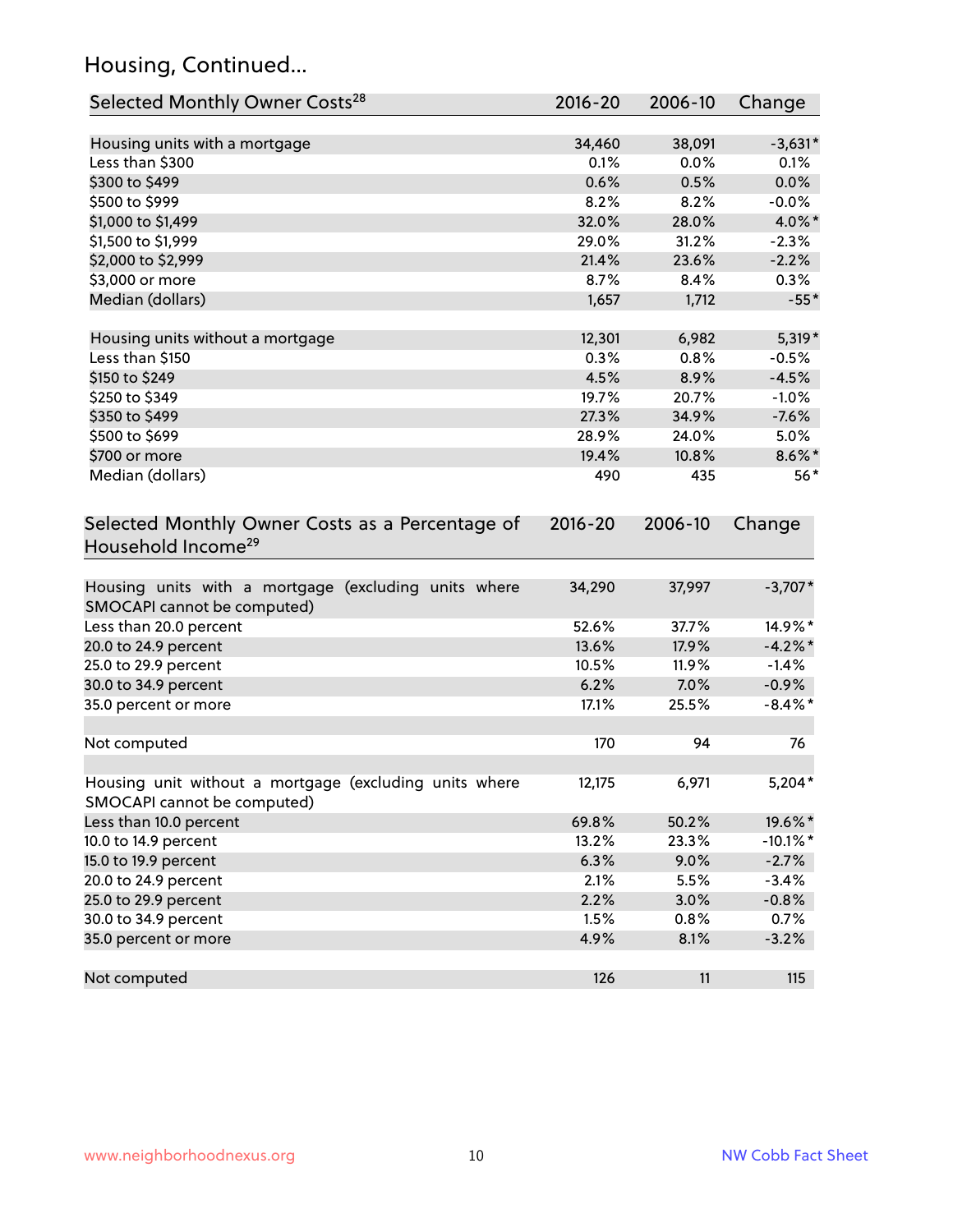## Housing, Continued...

| Gross Rent <sup>30</sup>                                                       | 2016-20     | 2006-10 | Change     |
|--------------------------------------------------------------------------------|-------------|---------|------------|
| Occupied units paying rent                                                     | 15,739      | 10,803  | 4,936*     |
| Less than \$200                                                                | 0.6%        | 0.0%    | $0.6\%$    |
| \$200 to \$499                                                                 | 1.6%        | 3.1%    | $-1.5%$    |
| \$500 to \$749                                                                 | 3.1%        | 11.1%   | $-8.1%$    |
| \$750 to \$999                                                                 | 10.5%       | 35.8%   | $-25.2%$   |
| \$1,000 to \$1,499                                                             | 46.2%       | 37.5%   | $8.7\%$ *  |
| \$1,500 to \$1,999                                                             | 30.1%       | 11.0%   | 19.2%*     |
| \$2,000 or more                                                                | 7.9%        | 1.6%    | 6.3%       |
| Median (dollars)                                                               | 1,378       | 1,250   | $128*$     |
| No rent paid                                                                   | 560         | 409     | 151        |
| Gross Rent as a Percentage of Household Income <sup>31</sup>                   | $2016 - 20$ | 2006-10 | Change     |
| Occupied units paying rent (excluding units where GRAPI<br>cannot be computed) | 15,457      | 10,654  | 4,803*     |
| Less than 15.0 percent                                                         | 12.4%       | 11.6%   | 0.8%       |
| 15.0 to 19.9 percent                                                           | 16.7%       | 10.4%   | $6.3\%$ *  |
| 20.0 to 24.9 percent                                                           | 11.3%       | 16.1%   | $-4.7%$ *  |
| 25.0 to 29.9 percent                                                           | 10.0%       | 9.3%    | 0.7%       |
| 30.0 to 34.9 percent                                                           | 8.9%        | 9.6%    | $-0.7%$    |
| 35.0 percent or more                                                           | 40.7%       | 43.0%   | $-2.3%$    |
| Not computed                                                                   | 842         | 558     | 284        |
| Transportation                                                                 |             |         |            |
| Commuting to Work <sup>32</sup>                                                | 2016-20     | 2006-10 | Change     |
| Workers 16 years and over                                                      | 93,038      | 79,571  | 13,467*    |
| Car, truck, or van - drove alone                                               | 79.2%       | 82.8%   | $-3.6\%$ * |
| Car, truck, or van - carpooled                                                 | 7.7%        | 8.3%    | $-0.6%$    |
| Public transportation (excluding taxicab)                                      | 0.8%        | 0.9%    | $-0.1%$    |
| Walked                                                                         | 0.9%        | 0.8%    | 0.1%       |
| Other means                                                                    | 1.6%        | 0.9%    | $0.6\%$ *  |
| Worked at home                                                                 | 9.8%        | 6.3%    | $3.5\%$ *  |
| Mean travel time to work (minutes)                                             | 33.2        | 32.1    | $1.1*$     |
| Vehicles Available <sup>33</sup>                                               | 2016-20     | 2006-10 | Change     |
| Occupied housing units                                                         | 63,060      | 56,285  | $6,775*$   |
| No vehicles available                                                          | 2.0%        | 2.3%    | $-0.3%$    |
| 1 vehicle available                                                            | 23.7%       | 27.2%   | $-3.5%$ *  |
| 2 vehicles available                                                           | 43.9%       | 46.1%   | $-2.2\%$ * |
| 3 or more vehicles available                                                   | 30.4%       | 24.3%   | $6.0\%$ *  |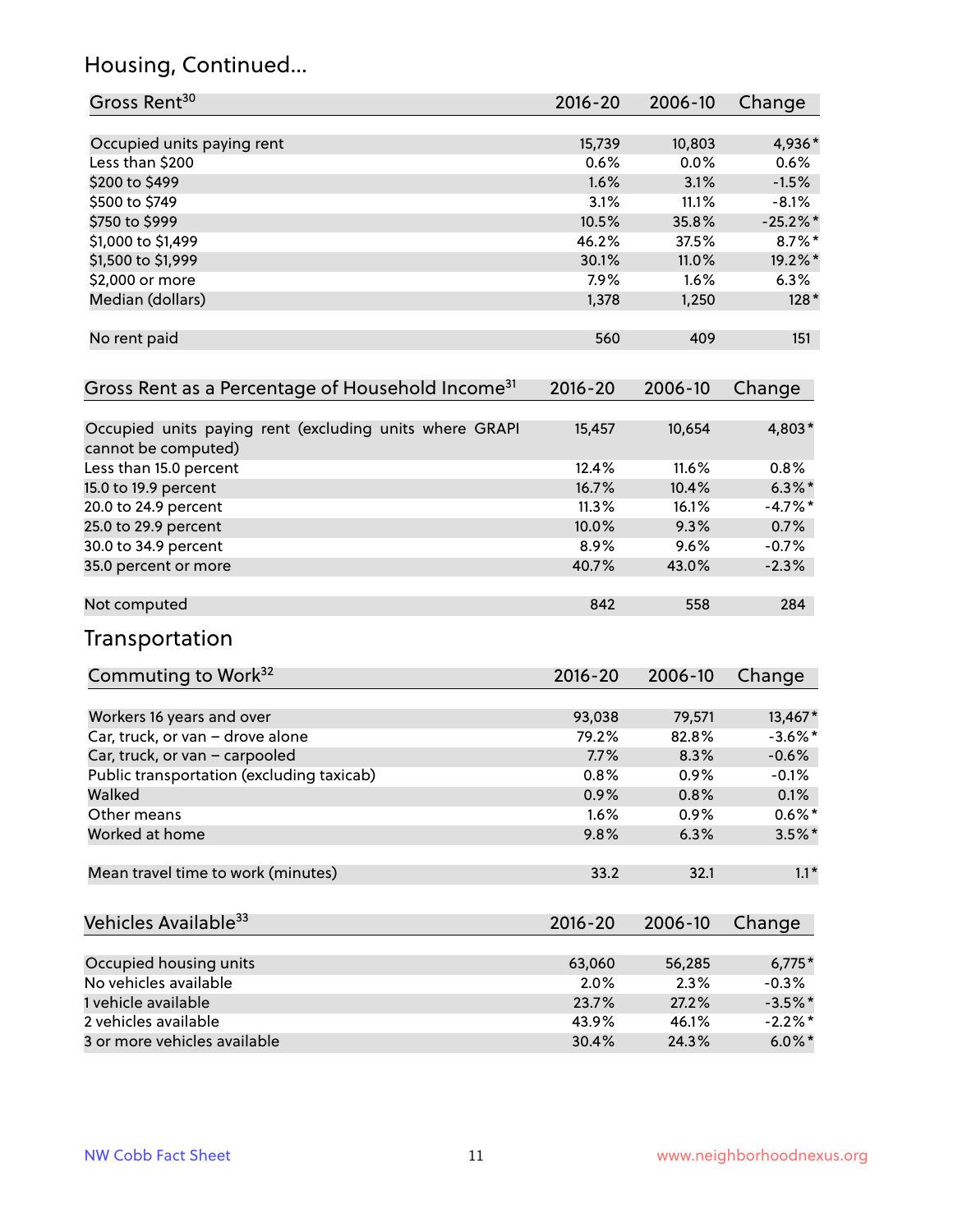#### Health

| Health Insurance coverage <sup>34</sup> | 2016-20 |
|-----------------------------------------|---------|
|-----------------------------------------|---------|

| Civilian Noninstitutionalized Population                | 183,040 |
|---------------------------------------------------------|---------|
| With health insurance coverage                          | 89.7%   |
| With private health insurance coverage                  | 79.0%   |
| With public health coverage                             | 20.1%   |
| No health insurance coverage                            | 10.3%   |
| Civilian Noninstitutionalized Population Under 19 years | 47,829  |
| No health insurance coverage                            | 9.0%    |
| Civilian Noninstitutionalized Population 19 to 64 years | 113,513 |
| In labor force:                                         | 91,915  |
| Employed:                                               | 88,016  |
| With health insurance coverage                          | 89.3%   |
| With private health insurance coverage                  | 87.8%   |
| With public coverage                                    | 3.7%    |
| No health insurance coverage                            | 10.7%   |
| Unemployed:                                             | 3,899   |
| With health insurance coverage                          | 57.3%   |
| With private health insurance coverage                  | 51.7%   |
| With public coverage                                    | 10.8%   |
| No health insurance coverage                            | 42.7%   |
| Not in labor force:                                     | 21,598  |
| With health insurance coverage                          | 84.7%   |
| With private health insurance coverage                  | 74.0%   |
| With public coverage                                    | 15.7%   |
| No health insurance coverage                            | 15.3%   |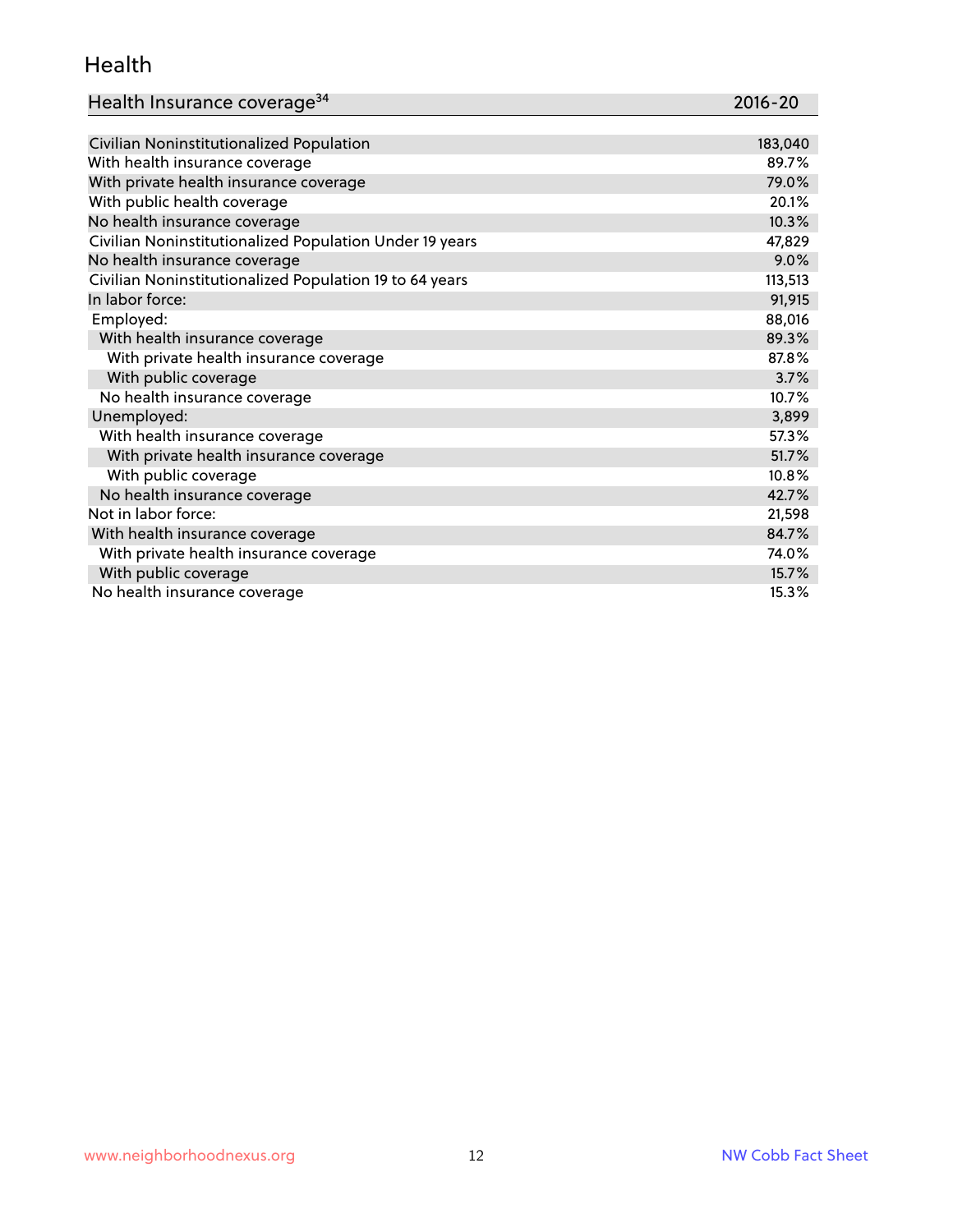## Employment Forecasts

| Forecast Employment by Sector <sup>35</sup>      | 2030   | 2020     | Change   |
|--------------------------------------------------|--------|----------|----------|
|                                                  |        |          |          |
| <b>All Sectors</b>                               | 92,718 | 88,433   | 4.8%     |
| Goods Producing                                  | 8,623  | 8,877    | $-2.9%$  |
| Agriculture, forestry, fishing and hunting       | 1      | 4        | $-75.0%$ |
| Mining                                           | 27     | 42       | $-35.7%$ |
| Construction                                     | 6,182  | 5,905    | 4.7%     |
| Manufacturing                                    | 2,413  | 2,926    | $-17.5%$ |
| Service Providing                                | 25,152 | 24,299   | 3.5%     |
| Wholesale trade                                  | 5,576  | 6,299    | $-11.5%$ |
| Retail trade                                     | 17,461 | 15,631   | 11.7%    |
| Transportation and warehousing                   | 2,115  | 2,369    | $-10.7%$ |
| <b>Utilities</b>                                 | 0      | $\Omega$ | 0.0%     |
| Information                                      | 3,377  | 3,074    | 9.9%     |
| <b>Financial activities</b>                      | 8,542  | 5,510    | 55.0%    |
| Finance and insurance                            | 6,757  | 4,010    | 68.5%    |
| Real estate and rental and leasing               | 1,785  | 1,500    | 19.0%    |
| Professional and business services               | 7,580  | 6,026    | 25.8%    |
| Professional, scientific, and technical services | 6,421  | 5,143    | 24.8%    |
| Management of companies and enterprises          | 1,159  | 883      | 31.3%    |
| <b>Education and health services</b>             | 14,233 | 14,079   | 1.1%     |
| <b>Education services</b>                        | 8,718  | 9,061    | $-3.8%$  |
| Health care and social assistance                | 5,515  | 5,018    | 9.9%     |
| Leisure and hospitality                          | 12,387 | 11,592   | 6.9%     |
| Arts, entertainment, and recreation              | 1,099  | 938      | 17.2%    |
| Accommodation and food services                  | 11,288 | 10,654   | 6.0%     |
| Other services, except public administration     | 2,872  | 2,577    | 11.4%    |
| <b>Public administration</b>                     | 1,134  | 1,410    | $-19.6%$ |

# Population Forecasts

| Population Forecasts <sup>36</sup> | 2030    | 2020    | Change   |
|------------------------------------|---------|---------|----------|
|                                    |         |         |          |
| <b>Total Population</b>            | 224.442 | 195.748 | $14.7\%$ |
| <b>Total Households</b>            | 79.943  | 69.744  | 14.6%    |